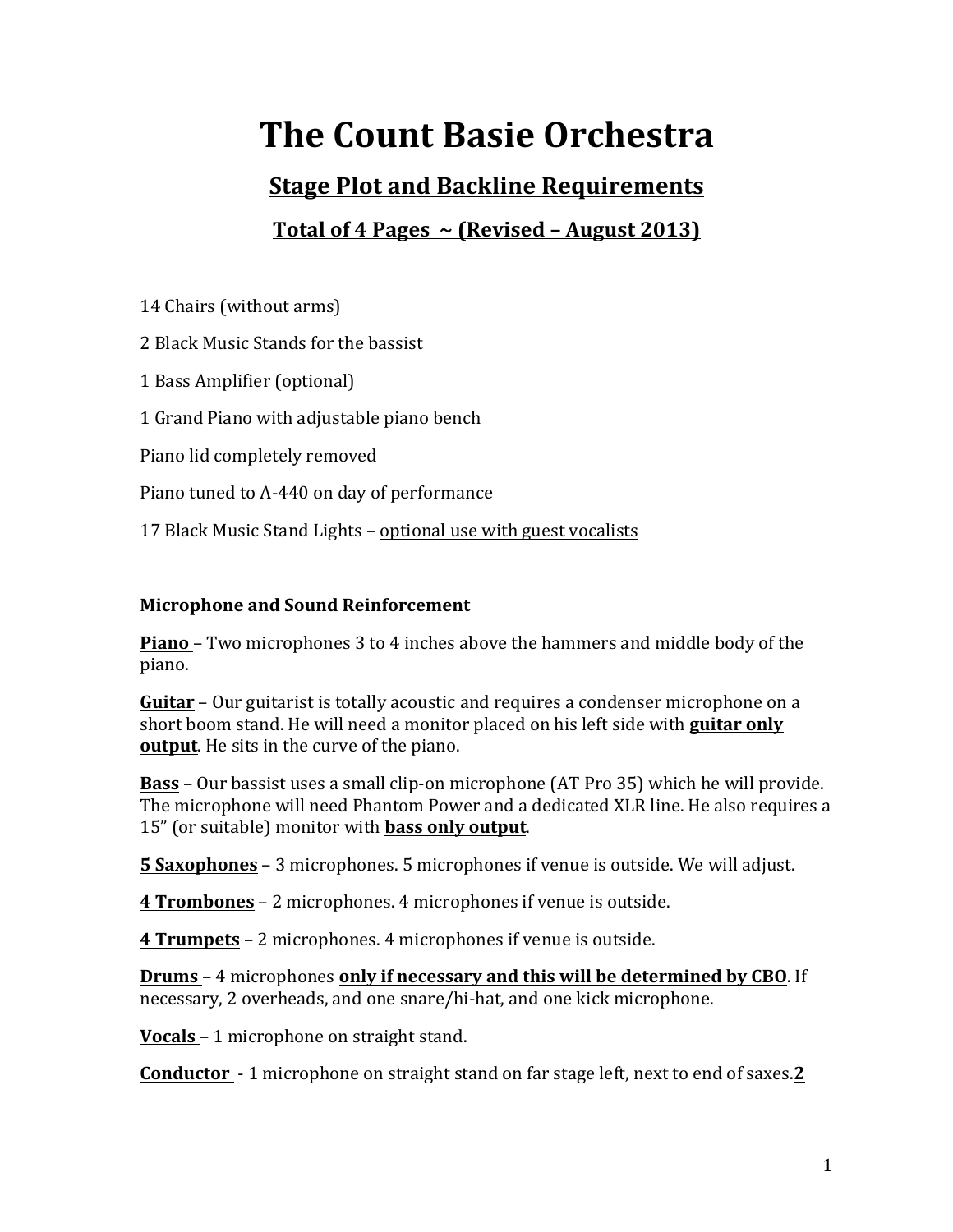**2 Solo Microphones** on boom stands.

**4 Monitors** – One for guitar, one for 2 soloists, one for vocals, one for conductor

\* **Very Important** – Depending on the acoustics of the venue, we could very well strike all of the drums and brass microphones and use all others. We simply need presence and always strive for a balanced acoustic sound that we control from the stage. Once the levels are set by our sound person during sound check, they should remain there with little to no adjusting by the house mixer. The orchestra itself controls the dynamics.

#### **Balance Levels For The House**

The vocal, conductor, and solo microphones are above all others with a nice and warm EQ. We require no reverb and the EQ should be set to flat unless otherwise noted by our sound person.

The bass level is next. Not a booming sound, but crystal clear in all registers.

Then the piano and guitar are slightly below the bass level with neither ever being above the bass. They blend together with a slight advantage to the piano.

The saxophones should be heard next clearly with the lead alto in the middle chair slight above the other four, but with the baritone sax on the end also heard clearly.

The trombone microphones are set near the saxophone level with the trumpet microphones being slight above the bones as they are in the back and have to cut through the drums to be heard properly. Our sound person will supervise this level.

#### **Lighting**

The lighting needs to simply be bright enough for all musicians on stage to be able to read music that is decades old with some yellow pages. No reds or blues too much as those colors interfere with being able to see the music properly. The entire stage should be bright enough to see each musician's face clearly. No spots are necessary unless there are guest vocalists and the musicians are using stand lights.

#### **Risers and Chairs**

Please see diagram below, but the saxes are on the floor, with the trombones and drums on a riser at least 6 inches above the floor, and the trumpets at least 12 inches above the floor and above the trombones.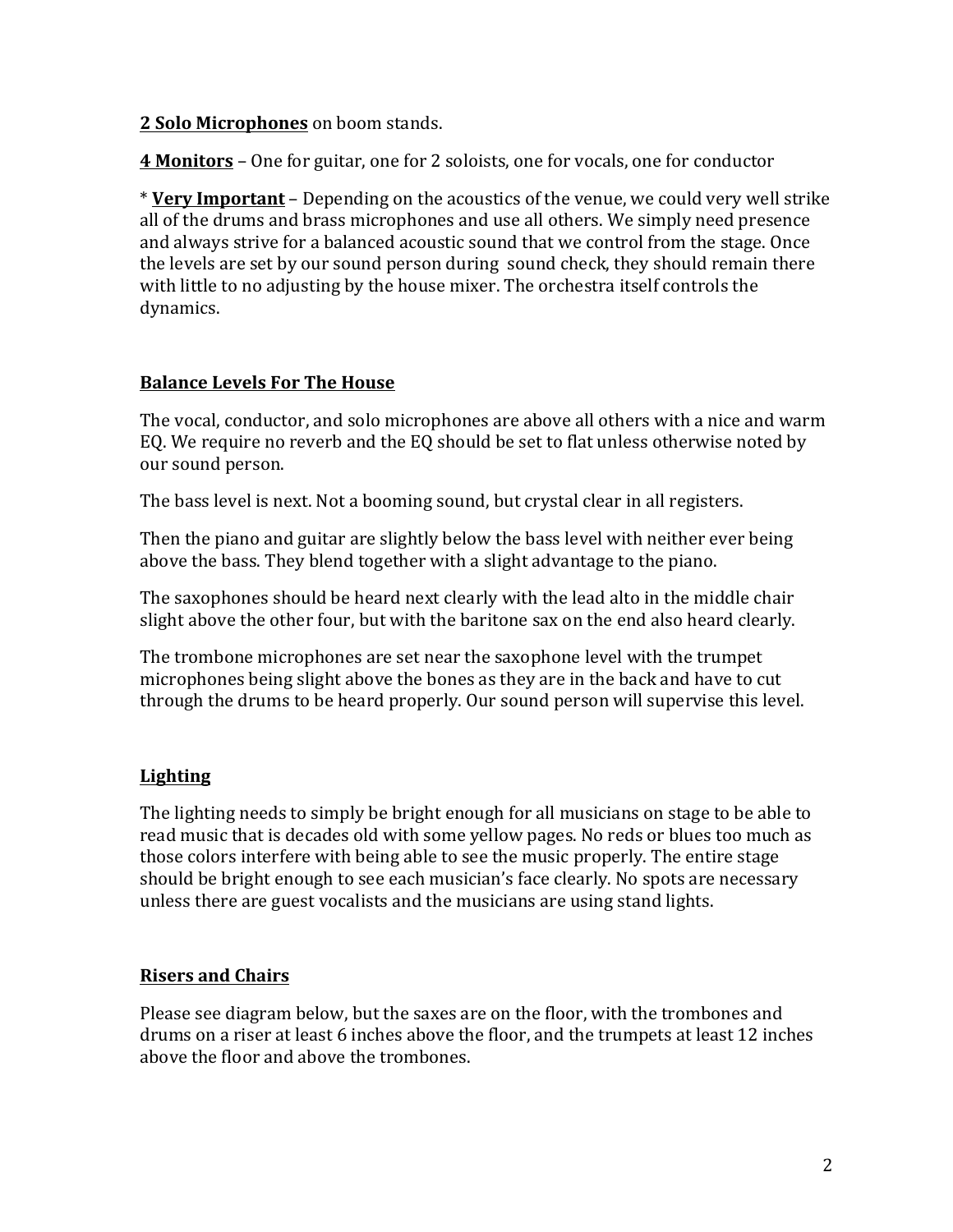#### **1 Drum Kit to the following specifications:**

Ludwig, Slingerland, and Gretch kits are acceptable. All drums must be made entirely of birch shells. Single Ply Remo coated heads on all toms and snare. No clear heads please. Hardware should be Yamaha or DW.

#### **Drums** - 1 each of the following:

16" x 20" bass drum (with bass drum tom mounts and no hole in the front head)

5.5" x 14" snare drum (if possible, two or three to choose from)

8" x 10" mounted tom

9" x 12" mounted tom

 $14"$  x  $14"$  floor tom

Cymbal stands with booms

Snare drum stand

Hi-Hat stand with 3 legs (very important)

Comfortable Drum Throne (no bicycle seat style)

No tom mounts on cymbal stands

#### **Cymbals – Bosphorus or Zildijan (our drummer will bring his own cymbals)**

- 22" Ride Medium Thin
- $20"$  Ride Thin
- 18" or 20" Crash/Ride
- 18" Crash Thin
- 14" Hi-Hats (Top Thin/Bottom Medium Thin)

#### **1 Acoustic Double Bass with French or German Bass Bow**

Professionally set up for performance by a qualified Luthier, Music Store, or local Professional Bassist. No Electric Upright or Fender style basses.